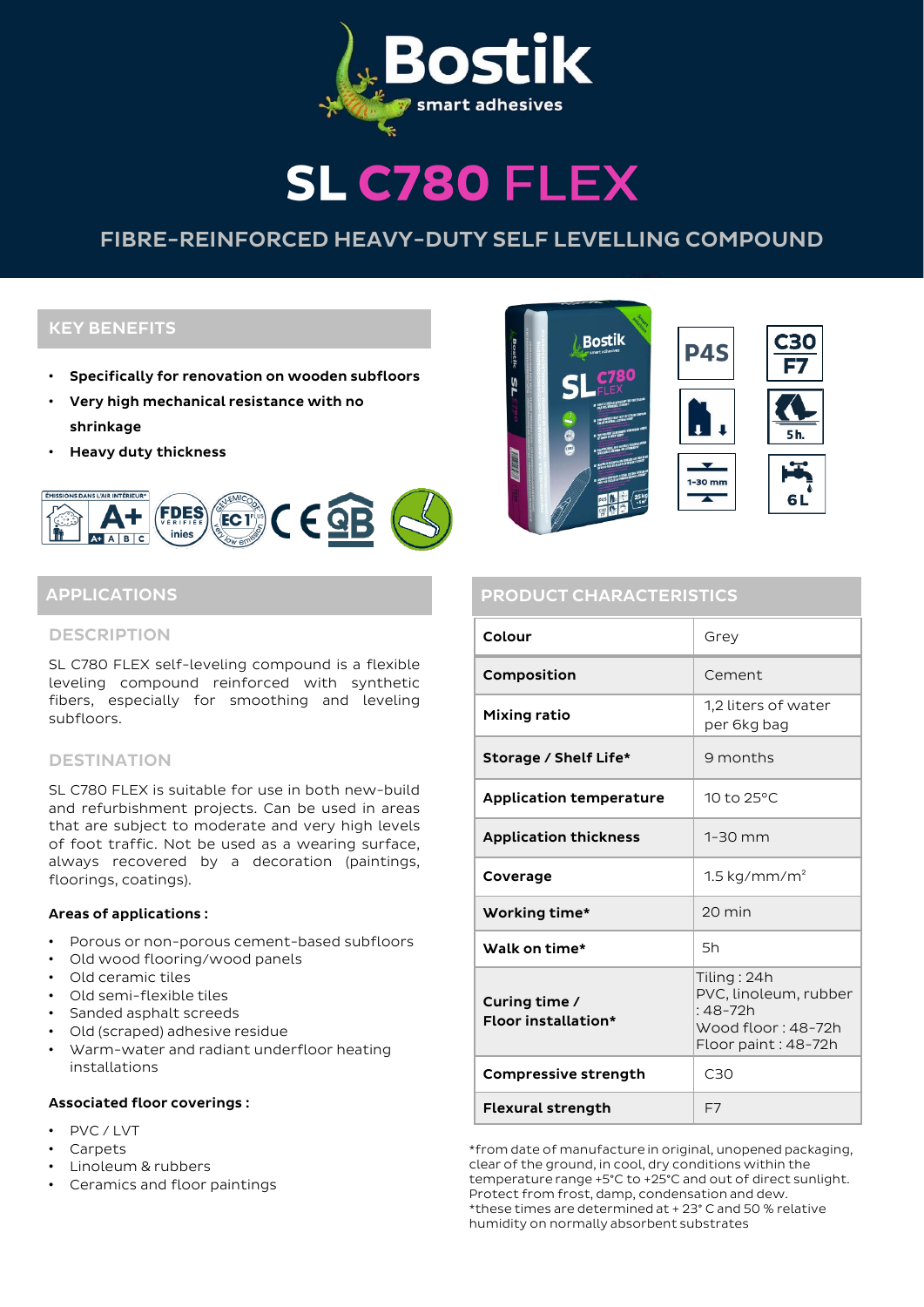# DIRECTIONS FOR USE

#### PREPARATION

#### Subfloor :

Ensure the subfloor is in accordance with building standards. Subfloors must be clean, sound, dry (<75%RH), and free from contaminants that may impair adhesion e.g. dust, grease, paint, plaster, polish, water softenable adhesive etc.

Check any remaining adhesive residues to ensure they are not water softenable, are hard, sound, and have sufficient cohesive strength to receive a levelling compound.

Mechanically cut back any hard adhesives residues to a minimum. Remove any weak or water softenable adhesives.

Tiles must firmly adhere to the base, re-fix them if necessary. If the floor tiles are easily removable, remove them completely.

The temperature of the floor must be maintained between +5°C to +25°C throughout the application and drying of the smoothing compound.

Cracks smaller than 0.8 mm as well as joints should be treated with RENO E742 STRUCTURE, which should be sanded with S409 sand.

If the supports do not have the required humidity level, implement our anti rising damp proof membrane HYTEC E336.

#### Underfloor heating systems :

Underfloor heating systems must be switched off for 48 hours before installation. Wait 7 days after installation before gradually turning up underfloor heating.

Refer to the CPT, DTU or technical notice to check the surfaces. Here are some recommendations extracted from these documents :

|            | <b>SURFACE</b>                         | <b>SPECIFIC PREPARATIONS AND</b><br><b>VERIFICATIONS</b>                     |  |
|------------|----------------------------------------|------------------------------------------------------------------------------|--|
| NEN<br>N   | Concrete slab                          |                                                                              |  |
|            | <b>BAP</b><br>Fluid cement screed      | Elimination of the cure product                                              |  |
|            | Calcium sulfate screed                 | Measurement of residual<br>moisture                                          |  |
|            | Heated and/or cooled<br>$floors + ERP$ | Check that the heating has<br>been carried out.                              |  |
|            | <b>Tiles</b>                           | Cleaning with water and soda<br>lye, followed by rinsing with<br>clear water |  |
|            | Semi-flexible slab<br>without asbestos |                                                                              |  |
|            | Traces of acrylic glue                 | Remove as much as possible by<br>scraping                                    |  |
|            | bituminous glue                        | Traces of asbestos-free Remove excess thicknesses<br>>0.5mm or total removal |  |
| RENOVATION | Floor paint                            | Sanding to restore roughness<br>then cleaning same as tiles                  |  |
|            | Floor resin                            | Sanding then same as floor<br>paint                                          |  |
|            | Parquet on joists                      | Elimination of waxes and<br>varnishes followed by dusting<br>by aspiration   |  |
|            | Wood-based panels                      | Check that there is no arrow                                                 |  |
|            | Asphalt screed                         | No cracks                                                                    |  |

| <b>TYPE OF SURFACE</b>                                                   |                       | <b>PRIMERS</b>                                                                                                                                                 | <b>CONSUMPTION</b>            |
|--------------------------------------------------------------------------|-----------------------|----------------------------------------------------------------------------------------------------------------------------------------------------------------|-------------------------------|
| Concrete<br>cement<br>screed                                             | Porous                | Grip A310 PROJECT<br><b>GRIP A320 BASIC</b><br>PRIMROXOL<br>PRIMACRYL                                                                                          | $100 - 120$<br>$q/m^2$ /layer |
|                                                                          | Normally<br>absorbent | <b>GRIP A700 UNIVERSAL</b><br>PRIMAPRENE<br>UNIDUR N<br><b>GRIP A500 MULTI</b><br><b>GRIP A310 PROJECT</b><br><b>GRIP A320 BASIC</b><br>PRIMROXOL<br>PRIMACRYL | 100-120 g/m <sup>2</sup>      |
|                                                                          | Closed                | <b>GRIP A700 UNIVERSAL</b><br>PRIMAPRENE<br>UNIDUR N<br>GRIP A500 MUTL                                                                                         | 80-100 g/m <sup>2</sup>       |
| Calcium sulfate screed                                                   |                       | <b>GRIP A700 UNIVERSAL</b><br>PRIMAPRENE<br>UNIDUR N<br><b>GRIP A500 MULTI</b><br><b>GRIP A310 PROJECT</b>                                                     | 100-120<br>g/m2/layer         |
| Tile<br>Traces of gluing<br>Residue from patching<br>Semi-flexible slabs |                       | <b>GRIP A700 UNIVERSAL</b><br><b>PRIMAPRENE</b><br>UNIDUR N<br><b>GRIP A500 MULTI</b>                                                                          | 100-120 g/m <sup>2</sup>      |
| Paint                                                                    |                       | <b>GRIP A936 XPRESS</b>                                                                                                                                        | 80-100 g/m <sup>2</sup>       |
| Resin                                                                    |                       | <b>GRIP A936 XPRESS</b>                                                                                                                                        | 80-100 g/m <sup>2</sup>       |
| Parquet on joist                                                         |                       | GRIP X910 FILL & WOOD                                                                                                                                          | 0,8-1 kg/m2                   |
| CTBX-CTBH-0583<br>panels                                                 |                       | <b>GRIP X910 FILL &amp; WOOD</b>                                                                                                                               | 0,6-0,8 kg/m2                 |
| Asphalt screed                                                           |                       | <b>GRIP A936 XPRESS</b>                                                                                                                                        | 100-120 g/m2                  |

#### MIXING

Measure 1,2 liters of clean, cold water into a clean mixing bucket. Gradually add the bag of Bostik SL C780 FLEX to the water, whilst continually mixing with an electric drill and mixing paddle until a smooth lump-free mixture is obtained. This will normally be achieved after 2 minutes. Do not under mix.

After mixing, a maturing time of at least 1 minute is recommended to optimise the flow. Remix for 30 seconds.

The mixture will retain its self-smoothing capability for approximately 20 minutes under normal conditions.

Note: the addition of too much water may result in separation of the compound.

### APPLICATION

#### Application thickness :

A depth of 1mm to 30mm is permissible in a single application. For depths above 30mm, the product needs to be used as a blended compound and treated as a mortar.

If a second application of Bostik SL C780 FLEX is required, this can be carried out once it is ready to take foot traffic.